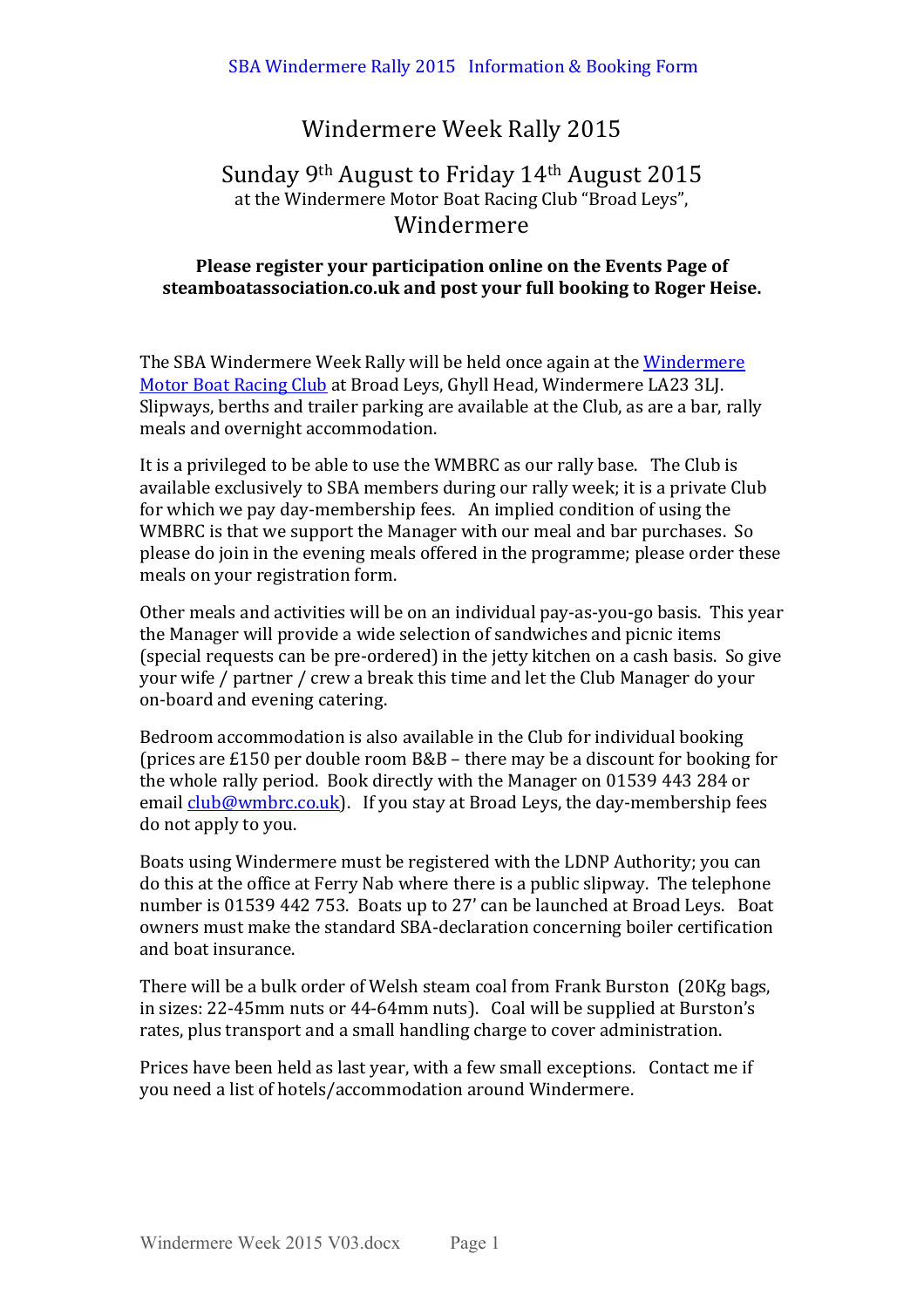## SBA Windermere Rally 2015 Information & Booking Form

**The programme** – *subject, as ever, to the weather, outside agencies and the mood of the participants ...* 

| Sunday August 9th               | travel, boat-launching, social day:<br>arrive from 16:00, launch, berth-up, park trailers,<br>refreshments available at the jetty,<br>from 18:30 bar open in the Club, hot buffet at 19:30<br>followed by skippers' briefing and social evening.                                                                     |
|---------------------------------|----------------------------------------------------------------------------------------------------------------------------------------------------------------------------------------------------------------------------------------------------------------------------------------------------------------------|
| Monday August 10th              | polished brass and dress-up day,<br>steam the South Basin for lunch - options:<br>picnic or café at Fell Foot, pub/restaurant (The Swan,<br>Newby Bridge, if draught allows or Lakeside Hotel),<br>raft-up for tea in Cunsey Basin,<br>bar from 18:30, buffet at 19:30                                               |
|                                 | On the evening of Monday August 10th Mr Gordon Watson, Chief<br>Executive of the Lakeland Arts Trust, will talk to us after dinner<br>about the status of the 'Windermere Jetty' project - previously know<br>to us as the Steamboat Museum. SBA Members are encouraged to<br>come and book dinner for Monday night. |
| Tuesday August 11 <sup>th</sup> | day of diversions:<br>morning: private steaming, visit RWYC / guided walk /<br>local attractions.<br>from 15:00 - time trials off WMBRC<br>bar from 18:00, BBQ* at 19:00,<br>evening steam as flotilla round Belle Isle.                                                                                             |
|                                 | Wednesday August 12 <sup>th</sup> west lake and competition:<br>Explore west side of lake, coffee stop at Claife jetty,<br>lunch at The Boathouse (berth/picnic at Ferry Nab)<br>mid afternoon handicap race at WMBRC,<br>bar from 18:30, casserole buffet at 19:30                                                  |
| Thursday August 13th            | slightly changed classic rally stuff:<br>picnic / fire-box BBQ at Miller Ground around noon,<br>ice creams at Waterhead for pudding,<br>Wray Castle Harbour for formal afternoon tea** at 3pm,<br>bar from 18:30, Rally Dinner at 19:30 with<br>presentations                                                        |
| Friday August 14th              | still a morning to go:<br>steam around Belle Isle,<br>raft up behind the island for late morning coffee and<br>picnic luncheon, disperse / pull out and clear WMBRC<br>by 16:00.                                                                                                                                     |

\*Weather permitting - could be swapped with another evening if necessary.

\*\*Organised by members of the SBA, please support - and bring your own beverages.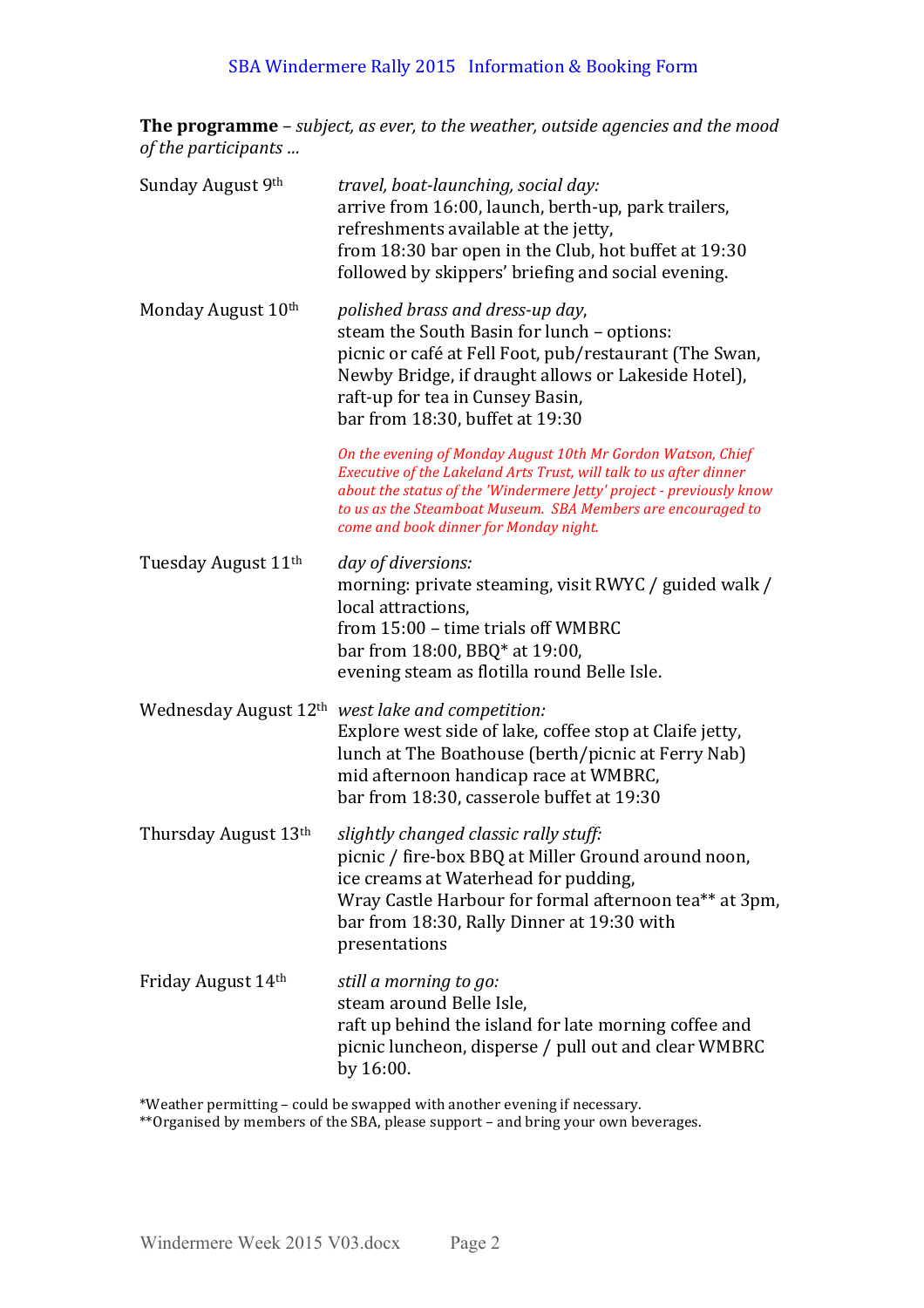#### Evening menus:

Buffets – in the WMBRC Clubroom, each menu  $£19.00$ .

| Sunday    | Steak & Kidney or Chicken, Ham & Leek Pie,<br>Selection of desserts,<br>Tea/coffee & mints. |
|-----------|---------------------------------------------------------------------------------------------|
| Monday    | Salmon Supreme or Pork Loin,<br>Selection of desserts,<br>Tea/coffee & mints.               |
| Tuesday*  | BBQ on the Terrace,<br>Selection of desserts,<br>Tea/coffee & mints.                        |
| Wednesday | Lancashire Hot Pot or Beef Chilli,<br>Selection of desserts,<br>Tea/coffee & mints.         |
|           | Rally Dinner - served in the WMBRC Clubroom, £23.00 (dress-code: blazers)                   |
| Thursday  | Stuffed Chicken Breast,<br>Assiette of Apples,                                              |

Vegetarian options are available - please let me know. The Manager is, within reason, willing to meet most special needs.

Tea/coffee & petit fours, Served in the Dining Room.

\*Weather permitting - could be swapped with another evening if necessary.

#### **Picnic Things**

The Foreshore Kitchen will be fully stocked with a variety of home-baked goods & snacks with a wide range of drinks. Pre-order any specials you want by phone to the Manager (01539 443 284) for Monday & Tuesday and pay the Manager directly.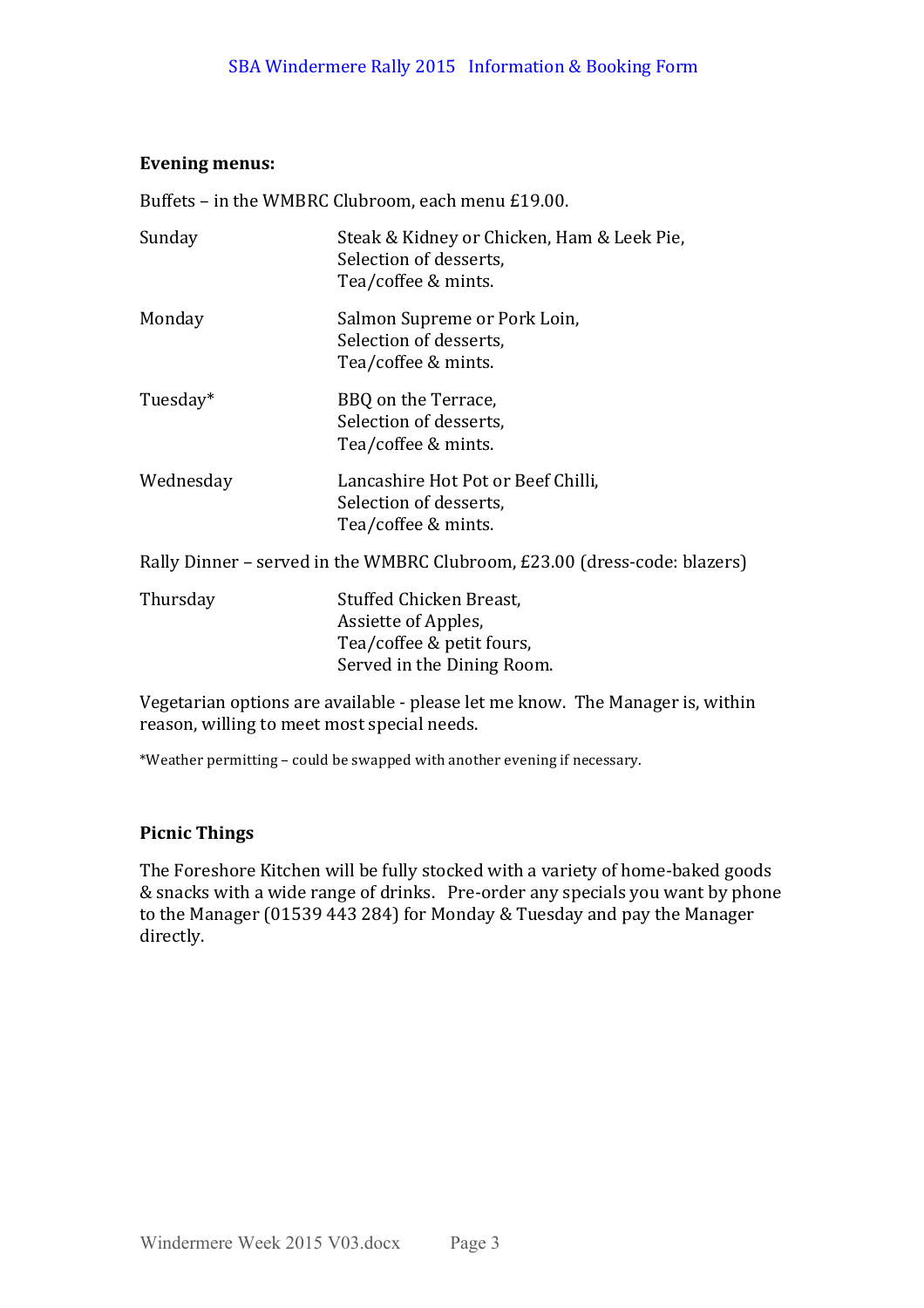### SBA Windermere Rally 2015 Information & Booking Form

#### The costs of the rally, explained:

Temporary WMBRC membership<sup>\*</sup>, all 5 days E35,00 –paid to WMBRC

Temporary WMBRC membership<sup>\*</sup>, per person per day  $E8.00 -$  paid to WMBRC \*not due if you stay in the WMBRC Club House.

Please write the names of spouses / guests on the back of the booking sheet – we would like to greet everybody by name.

| Boat fee at WMBRC                   | $£35 =$ berthing fee ( $£20 -$ good value on<br>Windermere!) plus admin & plaque (£15) |
|-------------------------------------|----------------------------------------------------------------------------------------|
| Boat fee berthed elsewhere          | $£15 =$ admin & plaque (£15)                                                           |
| Coal<br>includes delivery to WMBRC. | $£8.50$ per 20Kg bag                                                                   |

(These rally charges are unchanged from last year.)

#### **Small print:**

**Safety:** all boats taking part in SBA events must carry appropriate safety equipment including paddles or oars, anchors & warps, fire fighting equipment and a first aid kit. Boats steaming in darkness or poor visibility must carry suitable navigation lights. Non-swimmers and any others required to do so by the boat owner should wear buoyancy aids. Participants are responsible for supplying their own buoyancy aids.

**SBA Insurance Declaration:** it is mandatory for all owners of boats taking part in the rally to fill in the Insurance Declaration form provided on a separate sheet and return **before** the rally giving full details as requested. The form clearly states that the requested information must be **filled in completely and** returned to the event organiser before the boat can take part at the event.

#### **Booking**:

Please send your booking form and declaration (next sheets) with your cheque to me to arrive by **August 1**<sup>st</sup> 2015 to give me time to get the organisation (and the coal order!) in place. Many thanks!

The postal address of the rally organiser is

Roger Heise 49 The Row Silverdale LA5 0UG Great Britain.

Queries to me on email:  $\frac{\text{bawr2015@heise-data.eu}}{\text{bewerdata.eu}}$  or telephone: 01524 884110.

Please register your intention to come and how much coal you will buy on the Events Page of the SBA website.

Thank you for booking and I look forward to seeing you on Windermere in August.

Roger Heise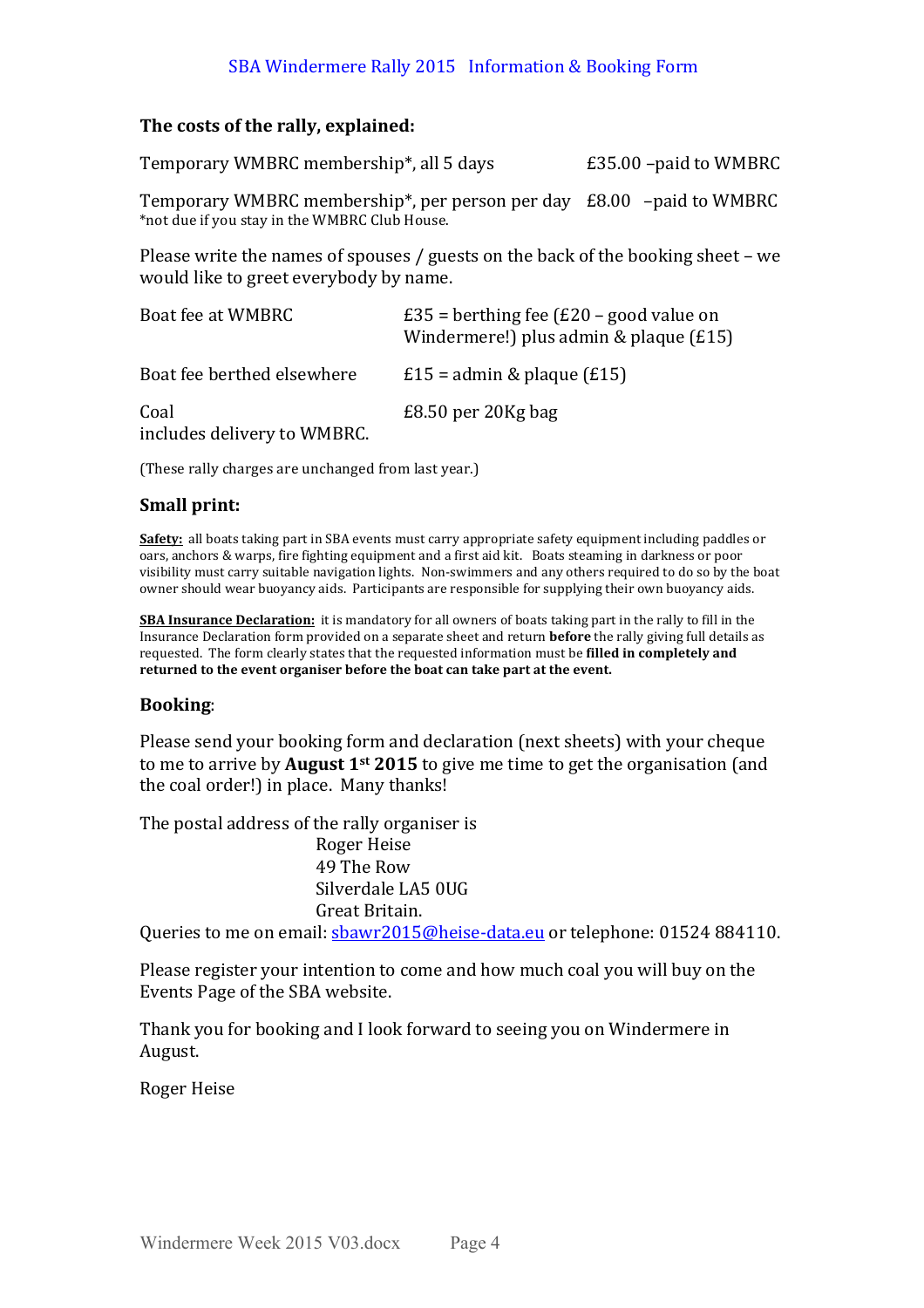## SBA Windermere Rally 2015 Information & Booking Form

## **Booking** form

| Member's name      |  |
|--------------------|--|
| Address line 1     |  |
| Address line 2     |  |
| Address line 3     |  |
| Home 'phone number |  |
| Mobile number      |  |
| Email address      |  |

Please write spouse's and guests' name(s) overleaf.

| Name of boat (or 'no boat') |  |
|-----------------------------|--|
| Berth at WMBRC (yes/no)     |  |
| Length of boat overall      |  |

| Item                                           |        | Number |     | Amount |
|------------------------------------------------|--------|--------|-----|--------|
| Boat fee at WMBRC<br>either                    | £35.00 |        | $=$ | £      |
| Boat fee berthed elsewhere<br><sub>or</sub>    | £15.00 |        | $=$ | £      |
| Temporary membership - all week                |        |        | $=$ | £      |
| £35.00                                         |        |        |     |        |
| Temporary membership - person/day              | £8.00  |        | $=$ | £      |
| Sunday buffet                                  | £19.00 |        | $=$ | £      |
| Monday buffet                                  | £19.00 |        | $=$ | £      |
| Tuesday BBQ                                    | £19.00 |        | $=$ | £      |
| Wednesday buffet                               | £19.00 |        | $=$ | £      |
| Thursday afternoon tea                         | £3.50  |        | $=$ | £      |
| Thursday dinner                                | £23.00 |        | $=$ | £      |
| Coal - small 22-45mm per 20Kg bag              | £8.50  |        | $=$ | £      |
| Coal - large 44-63mm per 20Kg bag              | £8.50  |        | $=$ | £      |
| Total – send to me by $1st$ August as a cheque |        |        |     | £      |
| made out to the SBA                            |        |        |     |        |